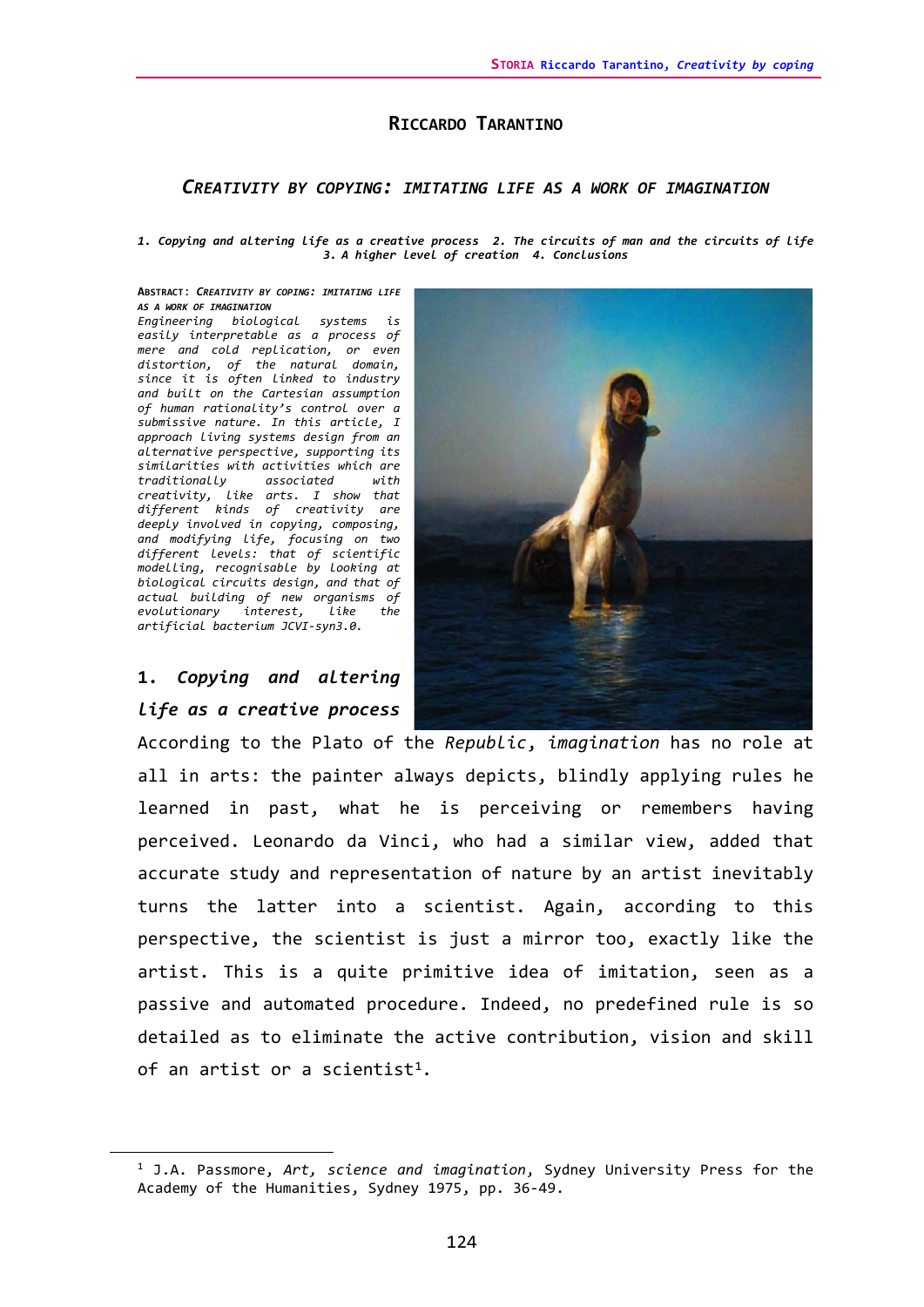In modern science, *synthetic biology* and its systemic foundations are undoubtedly among the fields which most deeply involve a process of imitation of nature: scientists are nowadays able to replicate, modify, and create (both virtually or concretely) biological systems through engineering methods, with the aim of producing or testing something useful in a wide variety of areas, like valuable chemicals and drugs[2.](#page-1-0) Certainly, both imagination and *creativity* (which relies on the former) are always needed in engineering, since it is based on visualizing and realizing possible solutions to real-world challenges. However, I want to highlight other non-obvious reasons why this emergent horizon of biology is a matter of imagination and, more specifically, why synthetic biologists can be authors of authentical novelties. One of these reasons is a special case of what is found in all science, and concerns *modelling*. The second one is more peculiar to synthetic biology and its technological essence and has to do with the imaginative potential associated with the creation of alternative life forms.

Before arguing about all this, I want to make a short moral premise. As any other new frontier of science and technology, engineering life and recreating organisms can give rise to some disputes (e.g., the "Playing God argument"): to what extent manipulation of nature by scientists can be morally acceptable? Are there precise limits which must be considered? Although such criticisms should not be carelessness dismissed, it can be argued that biological systems design may be seen as a sort of a celebration of the "sacred" side of nature, since biologists conceive and build these systems with their *natural* capacity to imitate other life forms and generate innovations. There is no subversion of the order of things. Artificiality is nothing more than human's *niche construction*, the spontaneous tendency to build our own environment. Thus, there are

<span id="page-1-0"></span><sup>2</sup> M. El Karoui, M. Hoyos-Flight, L. Fletcher, *Future trends in synthetic biology – a report*, in «Frontiers in Bioengineering and Biotechnology», VII, 175, 2019, pp. 1-8.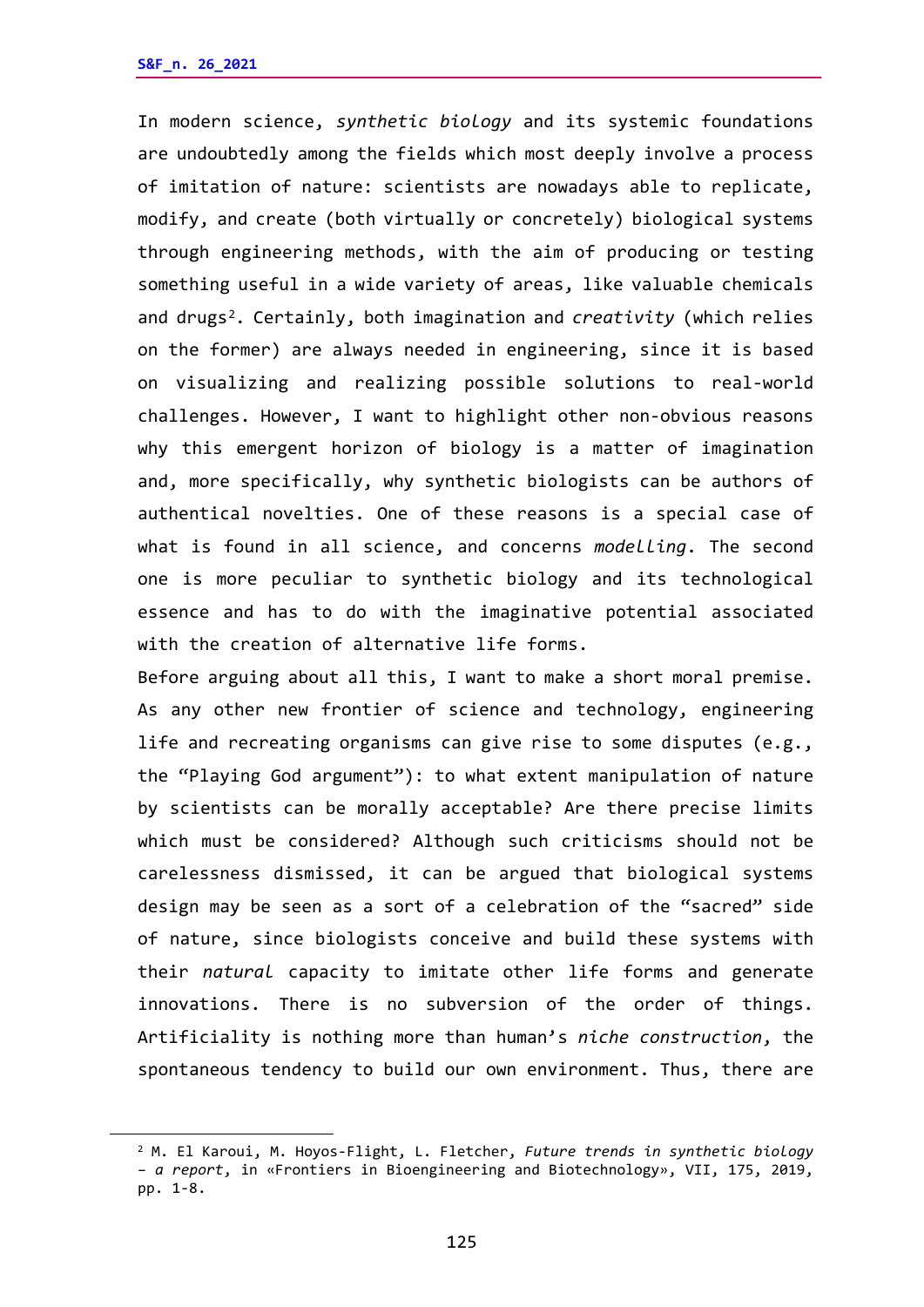not abstract boundaries or acts of arrogance towards life. As it is usually said, it is all about the possible issues linked to uses and effects of what is produced. However, the obvious distortions (e.g., possible military applications) from which almost no scientific area is, unfortunately, immune, will not be considered in this article.

# **2.** *The circuits of man and the circuits of life*

A recent work concerning the lack of promotion of creativity in science (but not in arts) by institutions, has inevitably recalled the prominent position of this human attitude in both activities<sup>3</sup>. Since systems and synthetic biology results are usually more like inventions than like discoveries, they lie in a middle ground between scientific theory and technological craftsmanship, so we may expect they would encompass both types of creativity. However, these areas of expertise have some constraints: they are always based on *copying* biological systems. If it is so, how can these replicative efforts be called "creative"?

This is an apparent limit. Replicating bio-systems, as any other form of technology, does not imply that human creativity is always limited by the existent, contrary to the old conservative interpretations of Aristotle's notion of «technology imitating nature»[4.](#page-2-1) As a matter of fact, *nothing* is new: innovations may derive from combinations or extensions of pre-existing elements or ideas<sup>5</sup>. In these biological fields, the fundamental creativity which is typical of all scientific modelling is enhanced by engineering: this means that *models* representing existing things and *projects* of possible creations are related. However, at the most basic level, the choice of how to reproduce a system, among many possibilities,

<span id="page-2-0"></span><sup>3</sup> J. Lehmann, B. Gaskins, *Learning scientific creativity from the arts*, in «Palgrave Communications», V, 96, 2019, pp. 1-5.

<span id="page-2-1"></span><sup>4</sup> J. Schummer, *Aristotle on technology and nature*, in «*Philosophia Naturalis*», XXXVIII, 1, 2001, pp. 105-120.

<span id="page-2-2"></span><sup>5</sup> K.H. Kim, *Demystifying creativity: what creativity isn't and is?,* in «Roeper Review», XLI, 2, 2019, pp. 119-128.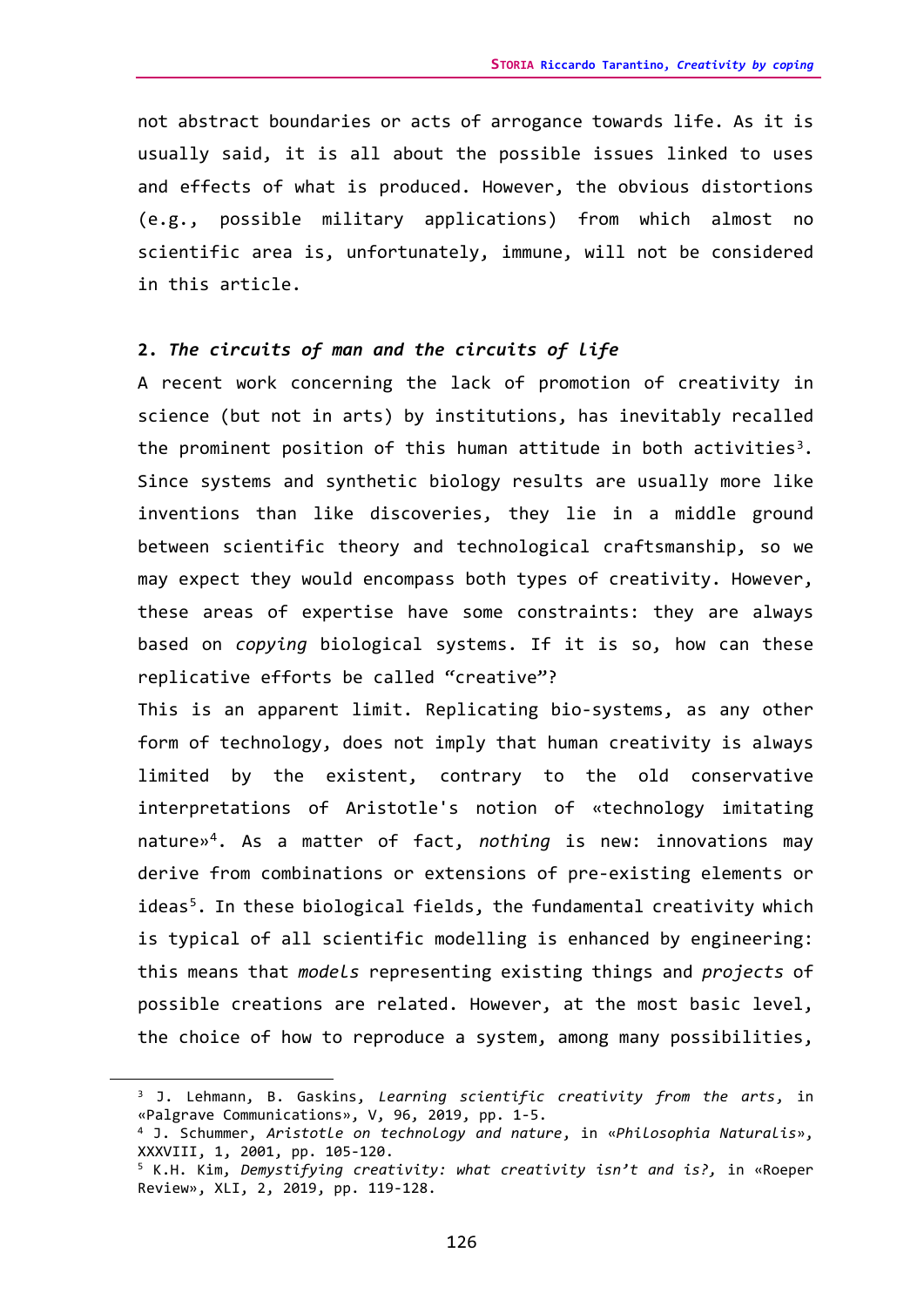and the subsequent uses of the resulting model, can be seen as the first symptoms of creativity. The following example shows these operations, adopting a *minimalist* approach to reproduce biosystems.

Although *formal logic* is the most abstract form of human thought, it can still be used to imitate some biological parts in an elegant way. Here, it may be seen as a possible counterpart of what the study of perspective is in painting: a representative technique based on sound rules. *Logic circuits* are more and more used both for virtual simulations and to concretely reproduce organisms' subsystems in a consistent way. In the most general sense, a *digital circuit* is a component designed to treat binary information<sup>6</sup>, like the two possible variables of *Boolean algebra*, which can be transmitted as signals: 1 and 0. The fundamental elements of circuits are called *logic gates*, since they are functionally associated with logical operations or logical connectives such as *negations*, *conjunctions*, and *disjunctions*. The basic function of a logic gate is to receive a certain number of binary input signals, and then to produce a particular output signal, depending on the logical characteristics of that specific gate (e.g., an AND gate will produce output 1 only if all its inputs are 1, and output 0 in all other cases, like a conjunction: to be true, all its parts must be true together). In turn, each output may be an input for another gate, and so on.

<span id="page-3-0"></span><sup>6</sup> M.M. Mano, C.R. Kime, T. Martin, *Logic and computer design fundamentals*, Pearson Higher Education Inc., Hoboken 2015, p. 38.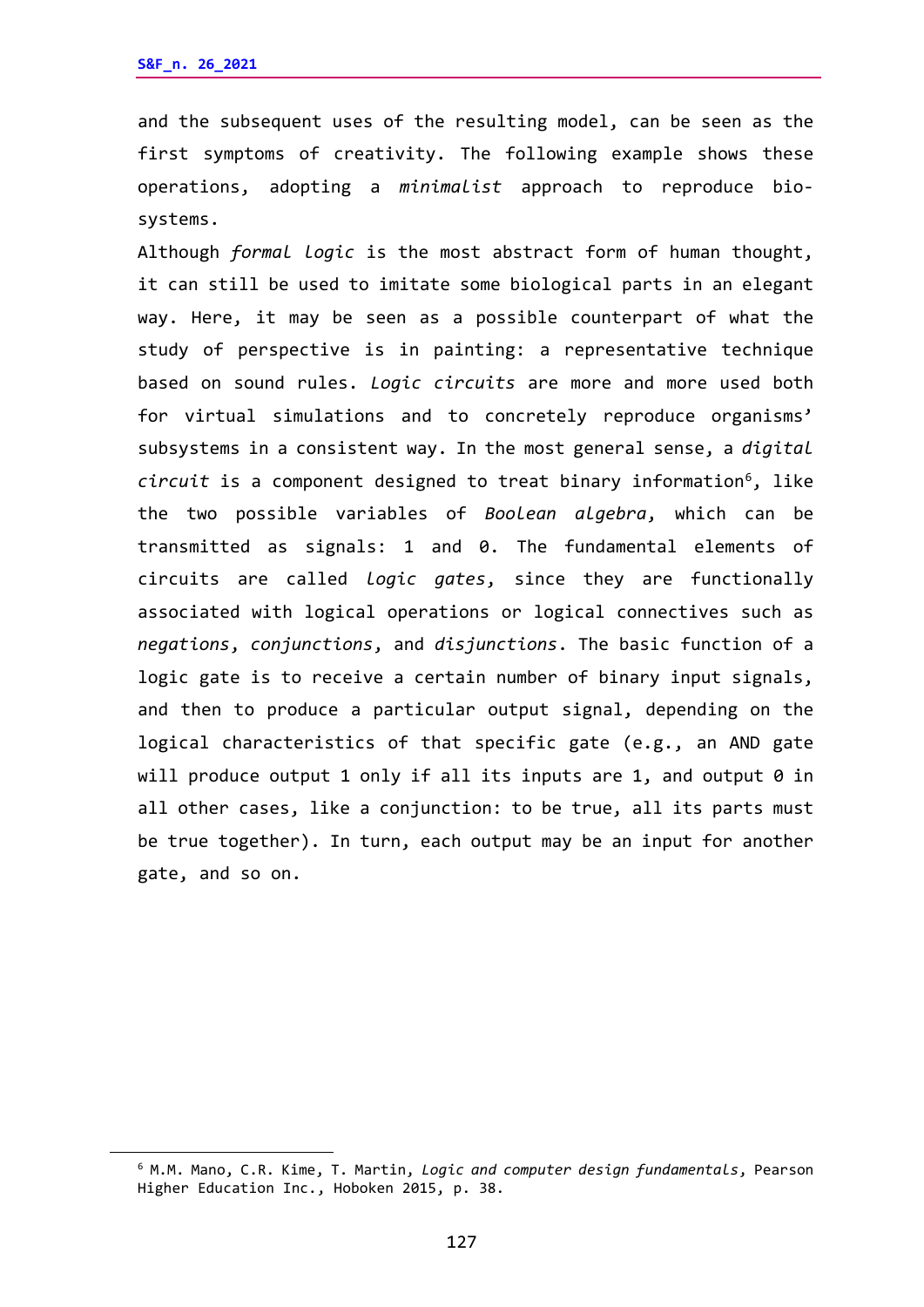

Figure 1. *A plausible example of a biological circuit consistent with the molecular processes leading to liver cancer.*

It was developed with the software Logisim<sup>[7](#page-4-0)</sup> and it has a purely illustrative value. It is based on the information on Hepatocellular carcinoma contained in KEGG (*Kyoto Encyclopedia of Genes and Genomes*) database, which allows users to consult graphical representations of many interactions among biological entities<sup>8</sup>. There is a starting point, which is represented by two *growth factors* within the squares in the far left, four genes involved in cell *proliferation* at the end of each wire, and a lot of intermediate genes through which a binary signal propagates from the start to the end of the circuit. A value of 1 implicates an expressed gene, and a value of 0 an unexpressed one. The initial values of the growth factors are decided, for each simulation, by researchers. The more proliferative genes are activated, the more the final output will be negative (cancer), and vice versa<sup>9</sup>.

<span id="page-4-0"></span><sup>7</sup> C. Burch, *Logisim: a graphical system for logic circuit design and simulation*, in «Journal on Educational Resources in Computing», II, 1, 2002, pp. 5-16.

<span id="page-4-1"></span><sup>8</sup> M. Kanehisa, M. Furumichi, Y. Sato, M. Ishiguro-Watanabe, M. Tanabe, *KEGG: integrating viruses and cellular organisms*, in «Nucleic Acids Research», XLIX, D1, 2021, pp. D545-D551.

<span id="page-4-2"></span><sup>9</sup> V. Boscaino, A. Fiannaca, L. La Paglia, M. La Rosa, R. Rizzo, A. Urso, *MiRNA therapeutics based on logic circuits of biological pathways*, in «BMC Bioinformatics», XX, 9, 2019, p. 344.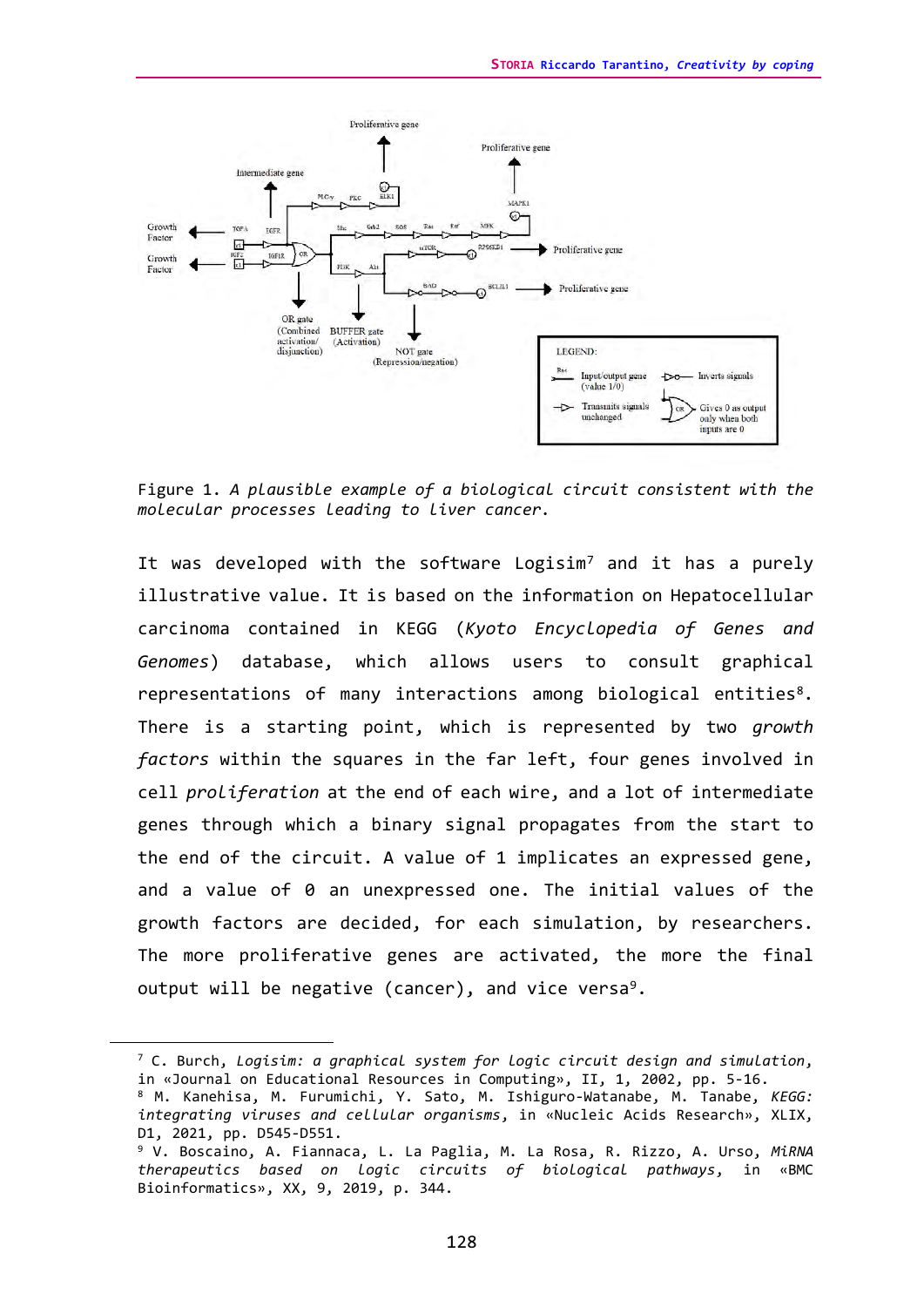Talking about *biological circuits* means implicitly accepting the metaphor which connects a cell to a *Turing machine*: one may think gene expression in terms of molecular inputs which can activate a regulatory program that enhances or inhibits the transcription of a DNA segment<sup>10</sup>. In this sense, we can say that cells regularly use their own genetic "circuits" to adapt their behaviour in response to environmental stimuli. Indeed, it would certainly be harmful if all genes of a bacterium were constitutively (i.e., always) expressed. The metaphor holds good because gene expression or nonexpression may be approximately attributed to a binary condition (1/0). Then, in human imagination, a cell may be thought as a device that can be turned on or off with a switch. Once the (human) circuit is implemented, it can be manipulated in any point, to obtain an observable effect on the final output of the whole system. These hypothetical explorations are extremely valuable for virtual clinical trials, allowing scientists to test the influence of mutations, drugs, or other molecules. Obviously, a more detailed exposition of the topic is beyond the scope of this article, but the related literature is abundant<sup>11</sup>.

This technical excursion contains some remarkable suggestions for an investigation on the creativity behind life copying. Most importantly, biological circuits are plastic examples of how, at a basic level, life may be represented and recreated by minimal human thought. The poetry of living systems, although it may sometimes appear obscure and inextricable, in such models is anything but the high-level result of a composition of "monosyllables": binary inputs, once combined, can generate significant final outputs in the behaviour of an imagined cell, and this is *approximately* correspondent to what happens inside real cells.

<span id="page-5-0"></span><sup>10</sup> R. Silva-Rocha, V. de Lorenzo, *Mining logic gates in prokaryotic transcriptional regulation networks*, in «FEBS Letters», DLXXXII, 8, 2008, pp. 1237-1244.

<span id="page-5-1"></span><sup>11</sup> V. Boscaino, A. Fiannaca, L. La Paglia, M. La Rosa, R. Rizzo, A. Urso, *op. cit.*; R. Layek, A. Datta, M. Bittner, E. Dougherty, *Cancer therapy design based on pathway logic*, in «Bioinformatics», XXVII, 4, 2010, pp. 548-555.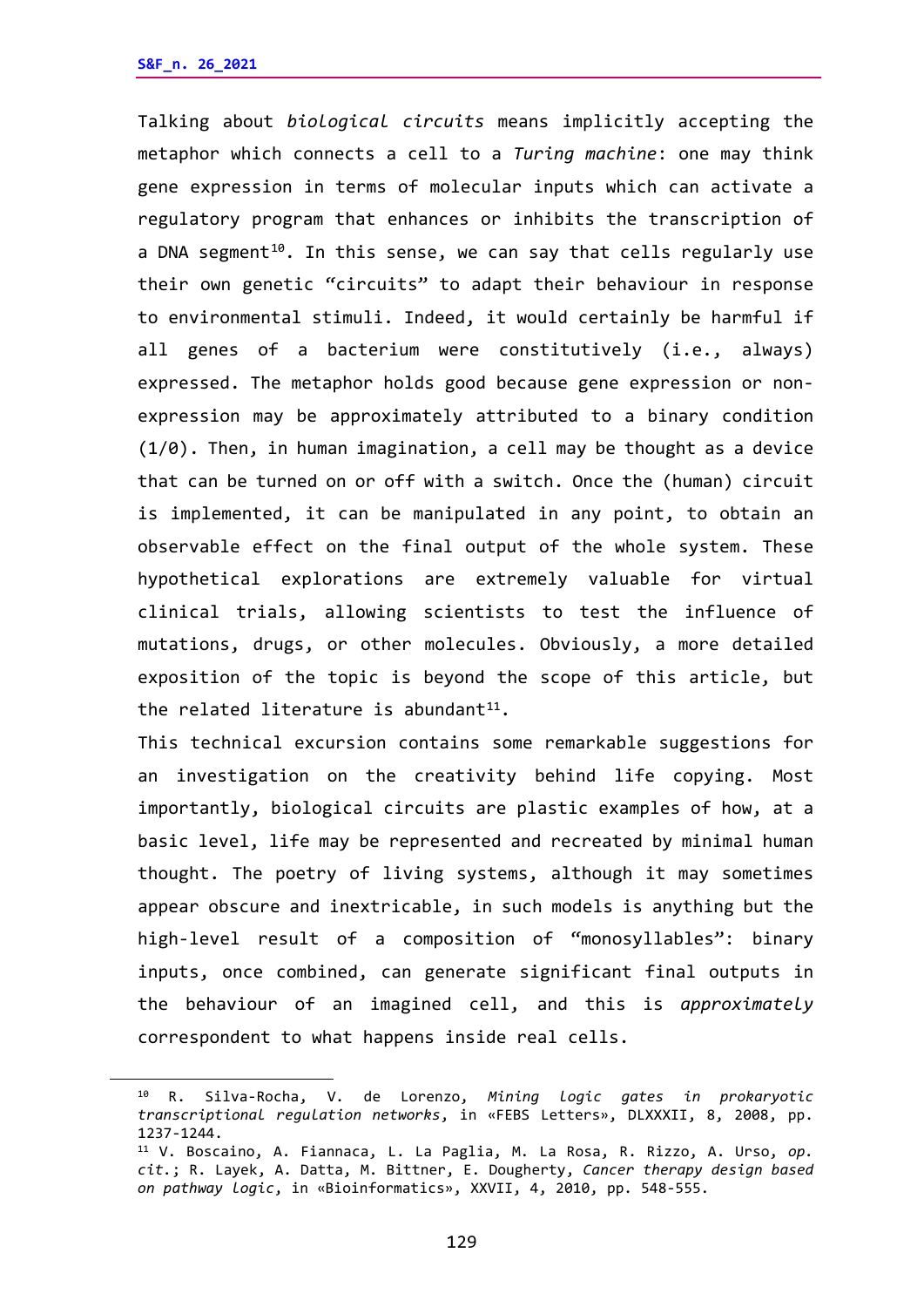However, it does not imply a simple "copy-and-paste" process. It is more like a *translation*. Recent theories on rewriting practices have highlighted the existence of a «fuzzy space»<sup>[12](#page-6-0)</sup> between rigorous translation and imaginative writing, a continuum ranging from high fidelity to high freedom. The original text, with the active contribution of the translator, can be potentially transformed into a new creation during the process. In the case of biological circuits, imaginative effort and transformative potential lie in the discrepancy between living reality and virtual models, life and logic, and in the simplification required to adequate these two worlds. Therefore, creativity is embedded in the process of modelling itself. With a set of basic rules and the capacity to capture analogies between biological interactions and human reasoning, researchers can transfer the relevant properties of cells in a completely new format, creating a new system and altering it as they need or wish.

Nevertheless, there is more than "faithful" circuit representations and point-like alterations of virtual systems. Indeed, recent applications of logic circuits on cancer pathways, despite their huge importance in the field of clinical testing, are just a small part of a whole range of possibilities.

### **3.** *A higher level of creation*

Is this "just" imitation of nature by artificial means? In the previous paragraph, I tried to show that the right answer to such a question is certainly "not at all". In the same way that every art is based on knowledge of specific media and tools (e.g., musical instruments), prior knowledge on the relationships among biological entities and on tools such as Boolean logic are just prerequisites for the subsequent creative moment. Furthermore, synthetic biology is more about redesigning life than modelling existing systems.

<span id="page-6-0"></span><sup>12</sup> X. Fang, *Translation as creative writing practice*, in «New Writing», XVIII,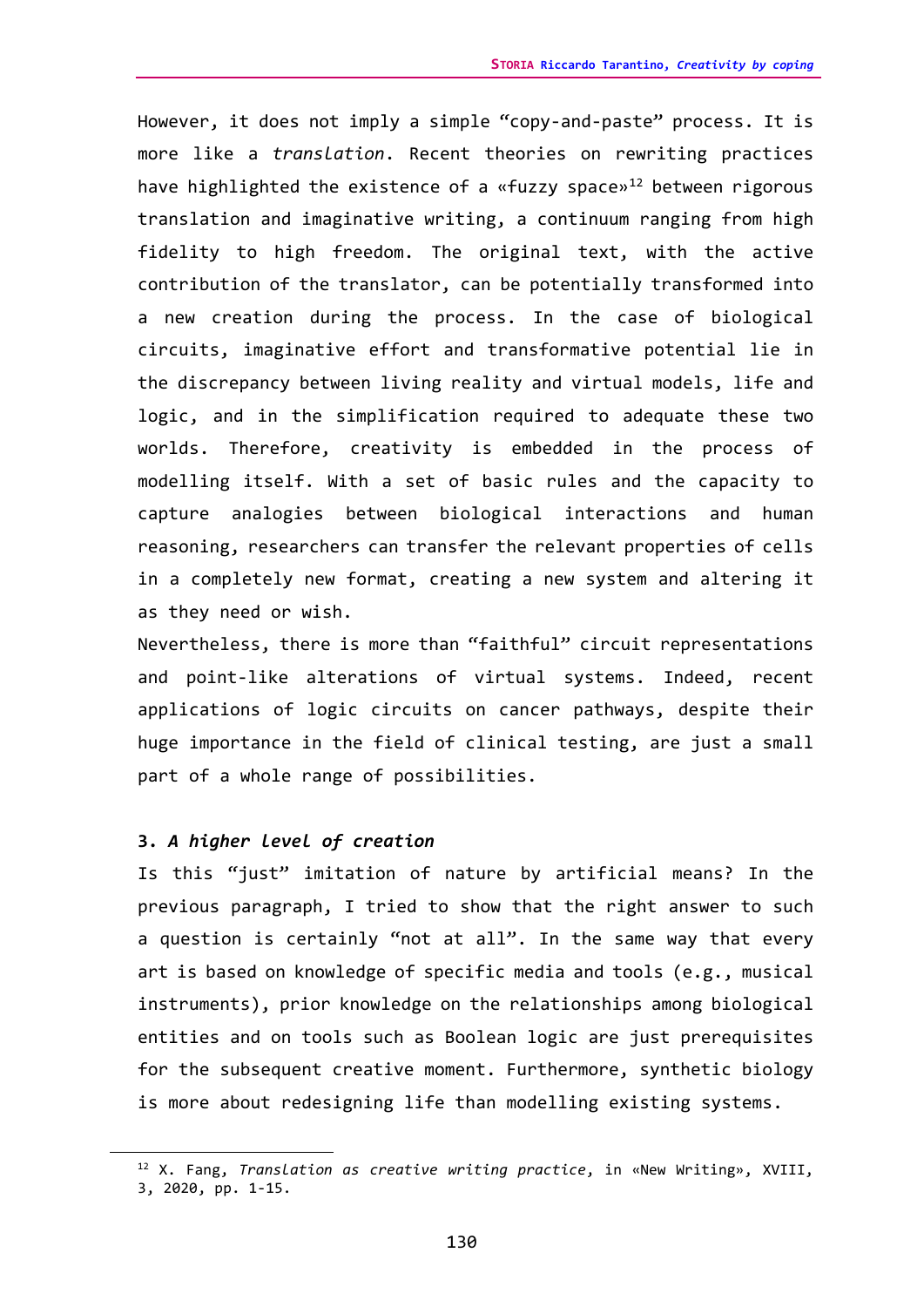Indeed, the creative endeavour is way deeper when considering the recent projects of realization of new and different organisms from scratch. This is astonishingly evocative for *evolutionary biology*: in this field, scientists are increasingly convinced on the necessity to complement their retrospective investigation on the history of life with novel approaches, like the "constructive" one. Their ultimate goal, when approaching synthetic biology, is that of imitating nature to go *beyond* (known) nature itself. As pointed out by one of the most important biologists of the second half of 20<sup>th</sup> century, John Maynard Smith, we cannot limit ourselves studying only our evolving system (i.e., the terrestrial biosphere). Indeed, to do some generalizations, we need to focus on alternative evolutionary systems, which must be artificial ones<sup>13</sup>, since we do not have the possibility to rewind the film of life on Earth or to observe life on other planets. Although engineered organisms are based on information from *this* biosphere, they currently are much more than trivial replicas of the existent.

No replica alone may suggest, or even *represent* itself, a possible starting point for evolutionary paths which substantially differ from those studied by biologists and determined "by nature" (even if humans are nature's parts, and they have already modified species in innovative ways since the first episodes of artificial selection). Life, intended as a general natural phenomenon, is not a unique story or a universal loop, but a generative seed capable of giving birth to plenty of different lines, and new engineering methods allow to produce material examples of *other* lives or biosystems. It would not be wrong to think about the new evolutionarysynthetic research as a more planned counterpart of Stanley Miller's "constructive" experiment on the self-assembly of amino acids<sup>[14](#page-7-1)</sup>, a

<span id="page-7-0"></span><sup>13</sup> F. Baier, Y. Schaerli, *Addressing evolutionary questions with synthetic biology*, in *Evolutionary Systems Biology*, edited by A. Crombach, Springer, Cham 2021, pp. 135-157.

<span id="page-7-1"></span><sup>14</sup> S.L. Miller, *A production of amino acids under possible primitive earth conditions*, in «Science», CXVII, 3046, 1953, pp. 528-529.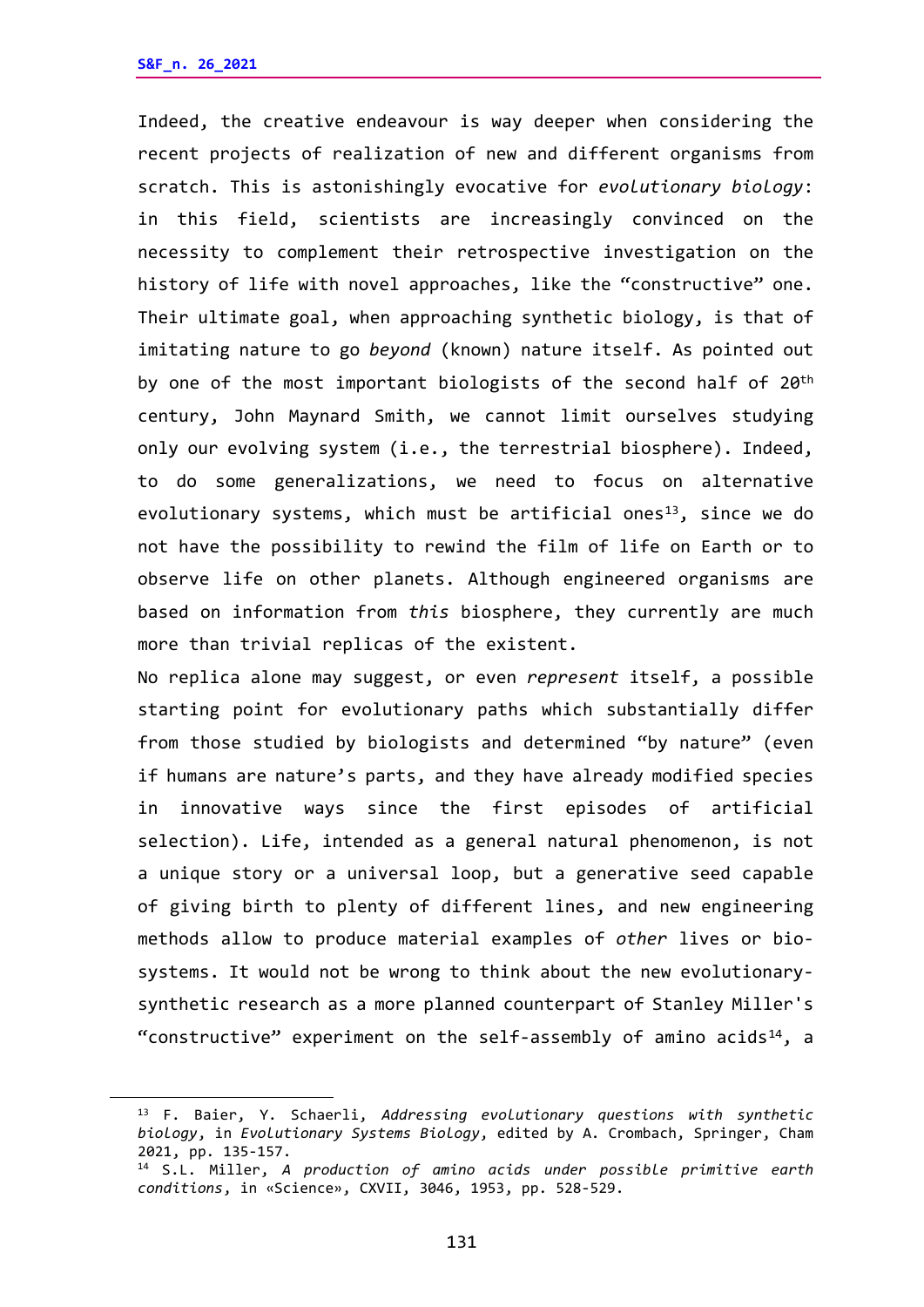real cornerstone of history of biology. Again, what I would like to emphasize most is the creative contribution and the subsequent visionary potential of this approach. To do this, I will mention a specific case from recent research.

The artificial JCVI-syn3.0<sup>[15](#page-8-0)</sup> is a good exponent of evolutionary usefulness of synthetic biology. After several cycles of designing, building, and testing, the objective of realizing a completely artificial organism with a minimal genome (i.e., only with genes required for viability and growth) was achieved. This stunning, microbic chimera, was born from molecular data on already existing bacteria, but it can also be considered a human *invention*, which cannot be found anywhere in nature. It is, from all points of view, a work of imagination. A work which was surely *inspired* by replicas but which, at the same time, deeply differs from a "simple" replica. And, like any other good creative product, it can be a catalyst for thought: the existence and availability of such an artificial life form may suggest new and interesting perspectives on the beginning of cell life, allowing our minds to travel both back in time and in other worlds, where life was, or still is, in its infancy. So, synthetic organisms with minimal genomes not only shed new light on the first precursor of cells on Earth, LUCA (*Last Universal Common Ancestor*), but open countless possibilities, stimulating creativity through other creativity.

Building on results of such magnitude, the hypothetical "synthetic domain" is sometimes reported, in an exaggerated or provocative way, as the fourth domain of life, alongside the three which have already been classified (i.e., bacteria, archaea, and eucaryotes). The idea of a rational plan behind a whole branch of the tree of life is incompatible with Darwinian evolution, but the metaphor may

<span id="page-8-0"></span><sup>15</sup> C.A. Hutchison III, R. Chuang, V. Noskov, N. Assad-Garcia, T. Deerinck, M. Ellisman, J. Gill, K. Kannan, B. Karas, L. Ma, J. Pelletier, Z. Qi, A. Richter, E. Strychalski, L. Sun, Y. Suzuki, B. Tsvetanova, K. Wise, H. Smith, J. Venter, *Design and synthesis of a minimal bacterial genome*, in «Science», CCCLI, 6280, 2016, pp. 1-11.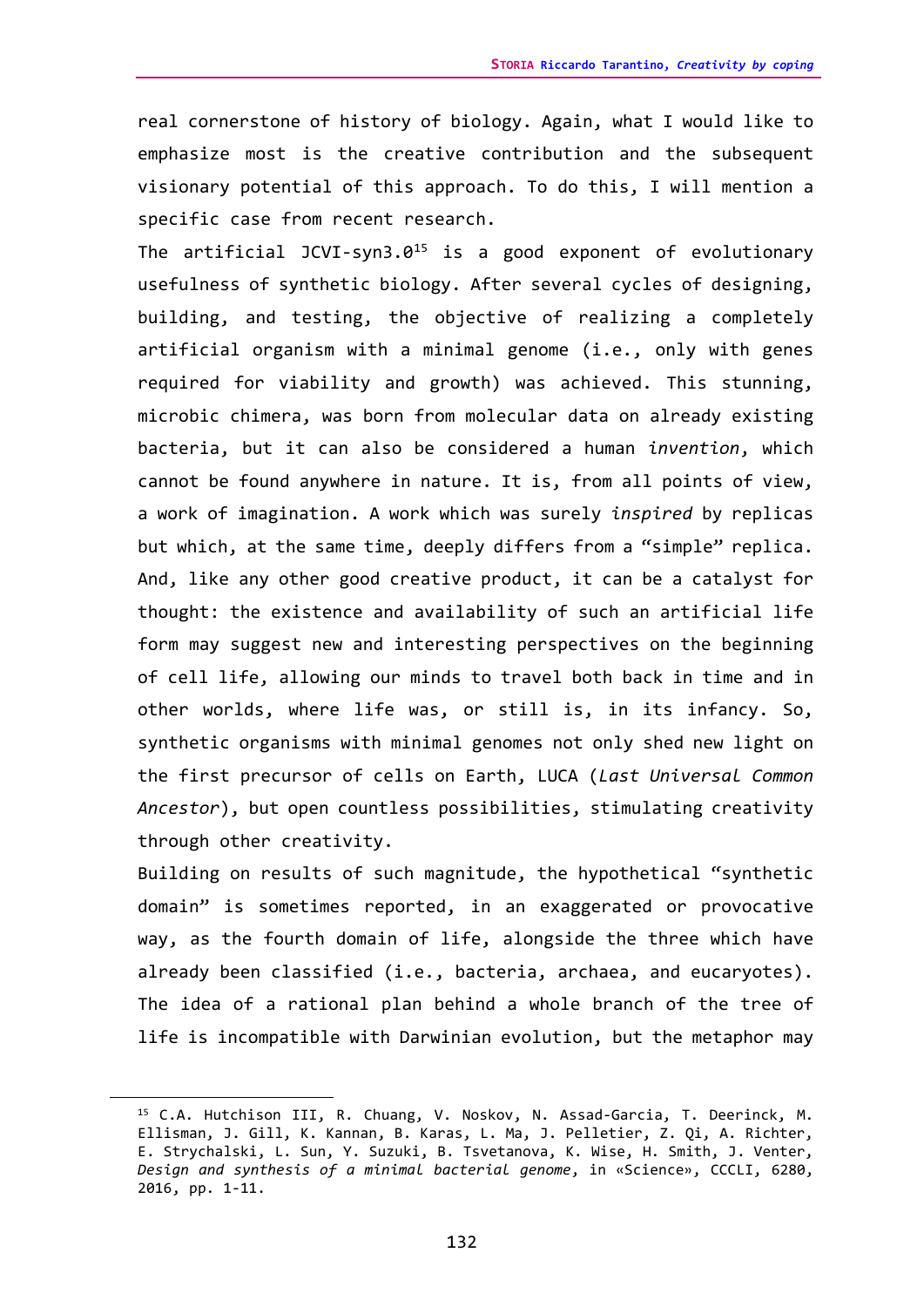be interpreted in an intriguing way. Indeed, it strongly emphasizes the element of *potentiality*. Synthetic biologists' work may be compared to that of the OULIPO poets: if playing with the rules of human language can lead to the creation of unprecedented texts, playing with the rules of genetic language unlocks the passage for the building of unprecedented  $life^{16}$ .

I would like to go further and venture another literary comparison, also supported by the existence of the Playing God argument: can synthetic biology be thought as a «divine game» $17$ , as Russian writer Vladimir Nabokov once defined a work of art? One half of the reference («divine») is literally applicable to this field, because nothing like creating life artificially brings man nearer to the action of a "divinity". The second half can also be applied to our case, but in a different way than that imagined by Nakobov (i.e., game as a complete fiction): engineering life is a game because it has strict rules that must be considered to reach some results (e.g., the genetic code rules).

Furthermore, as in the case of fictional works like novels, the value of artificial organisms like the one mentioned above can be guessed also by those who cannot fully understand all the details of their composition. In other words, they are *accessible* and evocative also looking at them superficially, like hard science fiction works. At this point, the boundaries between artistic and scientific creativity seem to fade to the point of becoming indistinguishable.

### **4.** *Conclusions*

Biologists are now able to reproduce the functioning of life at its most fundamental levels, connecting simple parts and behaviours to

<span id="page-9-0"></span><sup>16</sup> B. Bensaude-Vincent, *Redesigning life, a serious and credible research agenda?*, in *Life Sciences, Information Sciences*, edited by T. Gaudin, D. Lacroix, M. C. Maurel, J. C. Pomerol, ISTE-Wiley, London 2018, pp. 339-347.

<span id="page-9-1"></span><sup>17</sup> V. Nabokov, *Lectures on Russian literature*, A Harvest Book Harcourt Inc., San Diego CA 1981, p. 72.